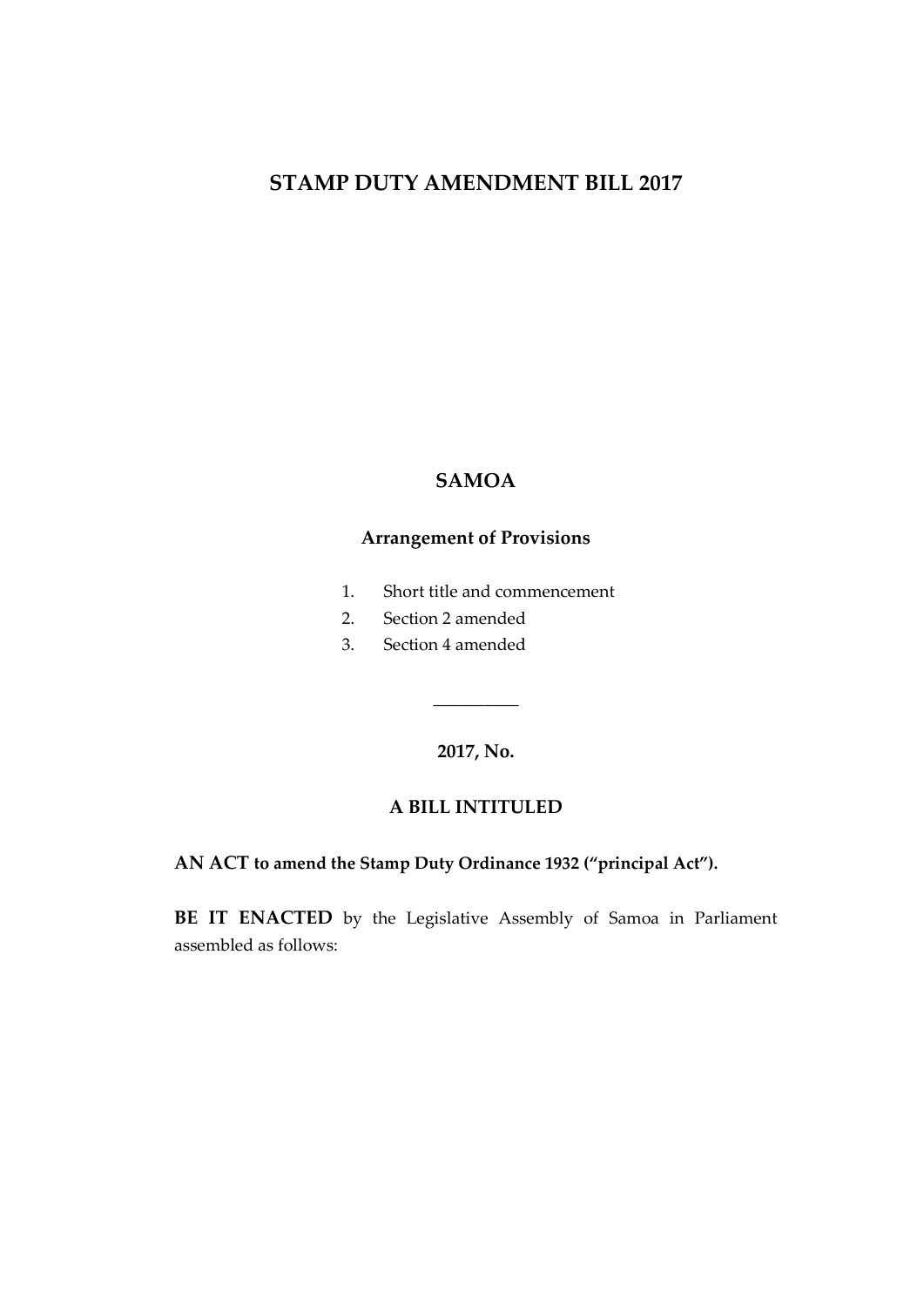## **1. Short title and commencement:**

- (1) This Act may be cited as the Stamp Duty Amendment Act 2017.
- (2) This Act commences on 1 July 2017.

# **2. Section 2 amended:**

Section 2 of the principal Act is amended as follows:

- (a) after the definition for "bill of lading" insert:
	- ""capital assets" has the same meaning under the Income Tax Act 2012;

"capital gains" has the same meaning under section 62 of the Income Tax Act 2012;" and

(b) in the definition of "presented for stamping", for "Chief Executive Officer" substitute "prescribed Officer".

# **3. Section 4 amended:**

Section 4 of the principal Act is amended as follows:

- (a) for subsection  $(2)$  substitute:
	- "(2) The prescribed officer for:
		- (a) instruments relating to the transfer or sale of land, is the Registrar of Land; and
		- (b) all other instruments, is the Chief Executive Officer of the Ministry of Finance.";
- (b) after subsection (2) insert:
	- "(3) An instrument (to effect a sale or disposal of a capital asset) to which a stamp duty applies, will not be accepted for stamping, until the capital gains tax is paid on capital gains realised from the sale or disposal of the capital asset.